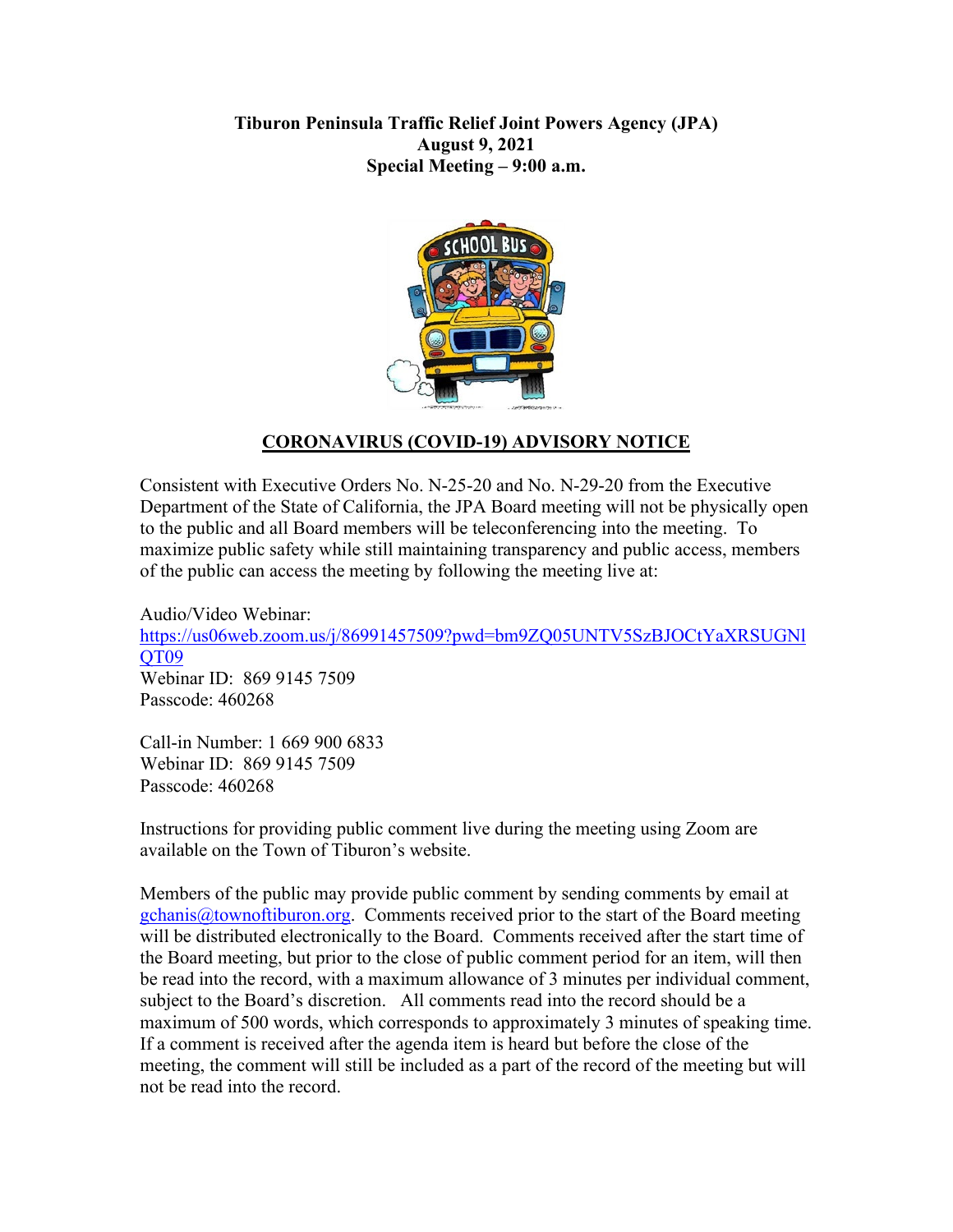Any member of the public who needs accommodations should email or call the Town Clerk who will use their best efforts to provide reasonable accommodations to provide as much accessibility as possible while also maintaining public safety in accordance with the Town's procedure for resolving reasonable accommodation requests. All reasonable accommodations offered will be listed on the Town's website at www.townoftiburon.org.

## **AGENDA**

# **CALL TO ORDER AND ROLL CALL**

### **JPA Board members:**

Town of Tiburon: Holli Thier, Jack Ryan City of Belvedere: Sally Wilkinson, Bob McCaskill (Alt-Craig Middleton) Reed Union School District: Jacelyn Jaffee, AJ Brady (Alt-Nancy Lynch)

# **ORAL COMMUNICATIONS**

Persons wishing to address the Joint Powers Agency (JPA) on subjects not on the agenda may do so at this time. Please note however, that the JPA is not able to undertake extended discussion or action on items not on the agenda. Matters requiring action will be referred to the appropriate Commission, Board, Committee or staff for consideration or placed on a future JPA meeting agenda. Please limit your comments to three (3) minutes.

# **JPA BUSINESS MEETING**

- 1. Update on First Student buses and drivers (McCaskill)
- 2. Update on bus schedules/routes/timing and pass sales (Gilligan)(**Exhibit 1**)
- 3. Update on JPA finances and funding (Chanis)(**Exhibit 2)**
- 4. Update on Tiburon Boulevard construction and road closures (Chanis)
- 5. Proposed COVID Protocols (McCaskill)
	- a. Current State and County Guidelines (**Exhibit 3**), and following link: [https://www.cdph.ca.gov/Programs/CID/DCDC/Pages/COVID-](https://www.cdph.ca.gov/Programs/CID/DCDC/Pages/COVID-19/Schools-FAQ.aspx?fbclid=IwAR1ttbn4vZEcVnf3BkY_nwhgekyxk0YWhXpBNVyGRLx5MlxpVoU6KCj9mug)[19/Schools-](https://www.cdph.ca.gov/Programs/CID/DCDC/Pages/COVID-19/Schools-FAQ.aspx?fbclid=IwAR1ttbn4vZEcVnf3BkY_nwhgekyxk0YWhXpBNVyGRLx5MlxpVoU6KCj9mug)[FAQ.aspx?fbclid=IwAR1ttbn4vZEcVnf3BkY\\_nwhgekyxk0YWhXpBNVyGR](https://www.cdph.ca.gov/Programs/CID/DCDC/Pages/COVID-19/Schools-FAQ.aspx?fbclid=IwAR1ttbn4vZEcVnf3BkY_nwhgekyxk0YWhXpBNVyGRLx5MlxpVoU6KCj9mug) [Lx5MlxpVoU6KCj9mug](https://www.cdph.ca.gov/Programs/CID/DCDC/Pages/COVID-19/Schools-FAQ.aspx?fbclid=IwAR1ttbn4vZEcVnf3BkY_nwhgekyxk0YWhXpBNVyGRLx5MlxpVoU6KCj9mug)
	- b. Masks required (Drivers will enforce upon entry to bus)
	- c. No limits on number of riders
	- d. Option for disinfecting bus seats
	- e. Procedure for any rider that disregards protocols
	- f. Procedures if a rider is subsequently determined to be COVID positive
- 6. Proposed change to afternoon drop-off procedure for  $K\&1^{st}$  grade students (Gilligan)
- 7. Update on School Bus Transportation to Redwood High School. (Wilkinson)
- 8. Proposal from Marin Transit with regards to their future involvement in program (McCaskill)